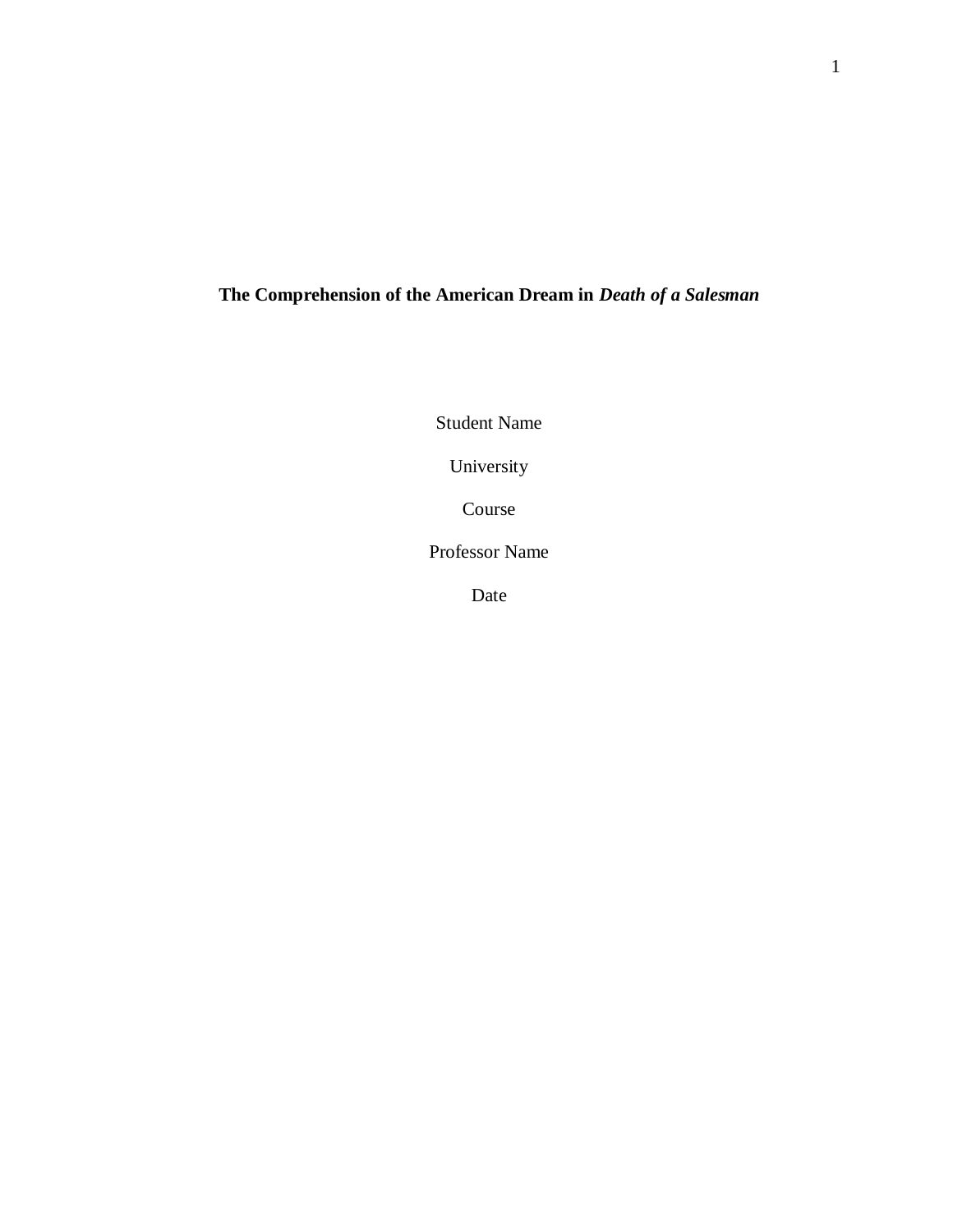# **Outline**

- I. Introduction
- II. The American dream as the keystone in *Death of a Salesman*
	- A. The concept of the American Dream in the play
	- B. Willy Loman, pursuing his American Dream
	- C. The American Dream of the salesman's sons
- III. Conclusion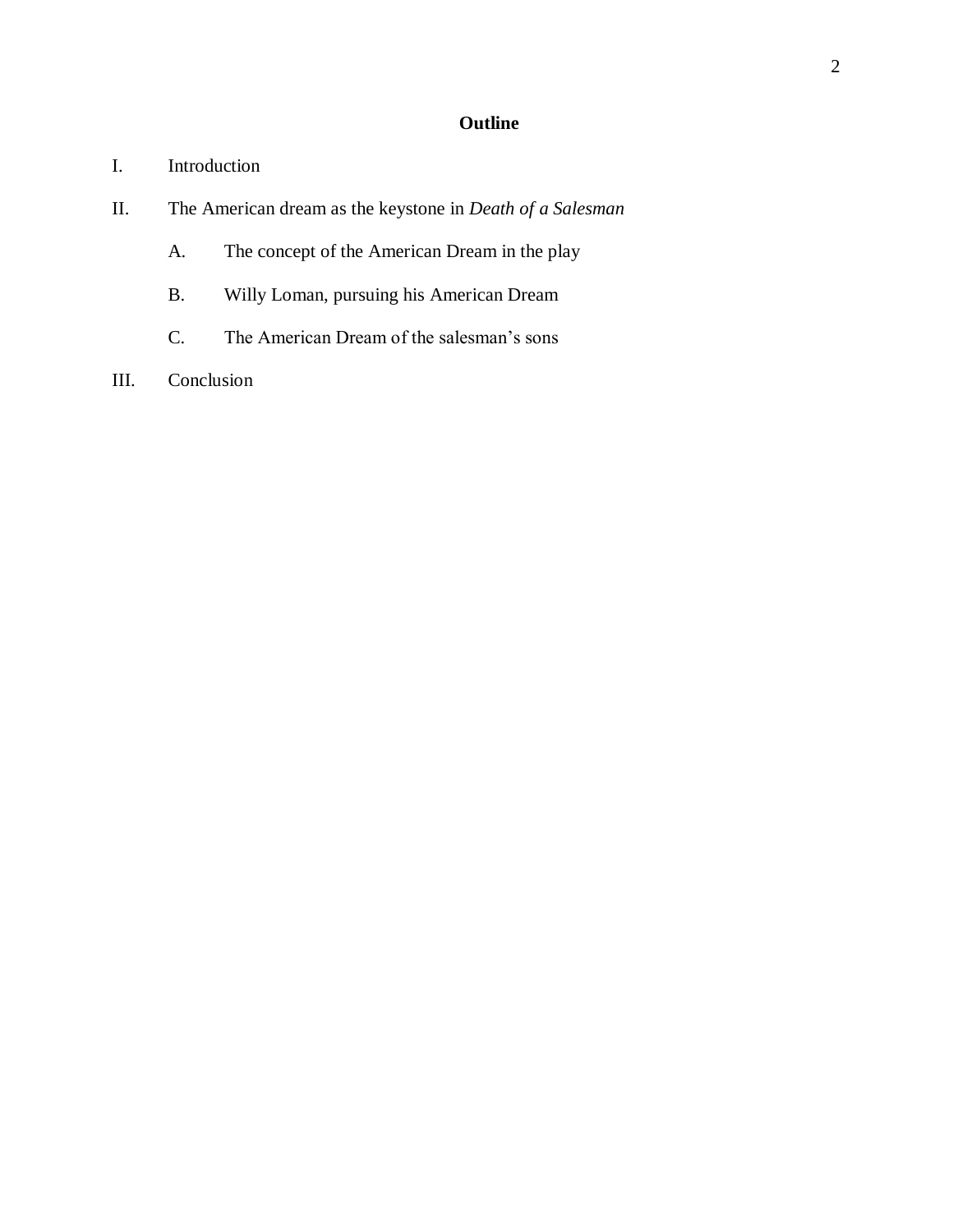#### **The Comprehension of the American Dream in** *Death of a Salesman*

The phenomenon of the American Dream appears vague and indeterminate in the American literature. In a broad sense, this term indicates both material and spiritual values of the American citizens. It is a complex of various ideals, inherent for the Americans since their childhood. The American Dream is a common topic in literary works, including novels, poems, plays. A playwright Arthur Miller had concerns on that subject and created a play called *Death of a Salesman,* narrating a story about Willy Loman, a salesman with a low salary and many debts. This play is a perfect example of a typical story of people attempting to define their American Dream and follow it through the struggling, yet those attempts are not successful.

# **The American Dream as the keystone in** *Death of a Salesman*

The protagonist of *Death of a Salesman,* Willy Loman, lives in two worlds. The real one oppresses him with his inability to change things for better tomorrow, whereas in his visionary world Willy still sees chances for him and his sons to turn things around. He looks up to his brother Ben, who made a fortune working in Africa. Remembering him, Willy says "The man knew what he wanted and went out and got it! Walked into a jungle, and comes out, the age of twenty-one, and he's rich!" (Miller, 1980, p. 28). The protagonist is permanently preoccupied with his American Dream - the brighter future not only for him, but for his family as well.

#### **The concept of the American Dream in the play**

The American Dream represented in the play does not appear extremely sophisticated, yet it seems unreachable for the characters. Willy Loman simply wants his sons to succeed in life like his brother did. Ben, Willy's brother, appears to be a person who started with nothing and acquired everything, but he had to live a relentless life to succeed. Miller mentions in his introduction that "His brother, Ben, by the same token, is less a substantial fact than an embodiment of that ruthless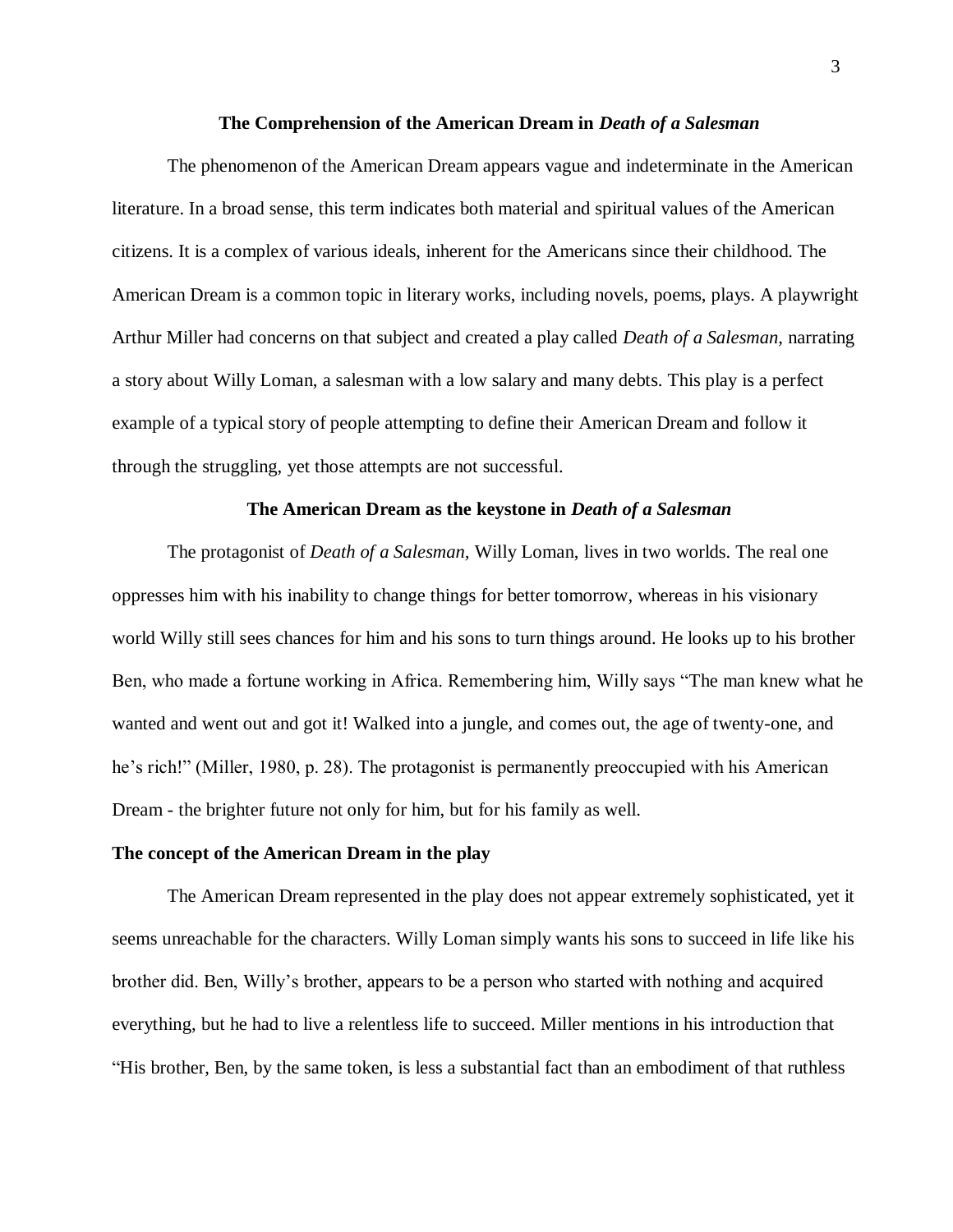drive and achievement..." (Miller, 1980, p. 16). Biff and Happy, sons of the salesman, inherited his hopes and dreams, however they both see different ways of receiving what they want to achieve. The lives of the salesman and his sons are not as joyful as they would want them to be.

At first sight, the American Dream in the play is represented in the way the author sees it. Though after deeper exploration it starts to look more like criticism of the American Dream itself. According to Roudane (2020), the central force of Miller's work is not the American Dream, but the myth of it. However, Miller does not actually criticize the American Dream as it was conceived in XX century – as an opportunity for any citizen to get what they want. The author censures the idea of the American dream as an endless chase for recognition and money. That is the main reason the characters of the play could never really achieve their American Dream – they do not understand what it is.

#### **Willy Loman, pursuing his American Dream**

Willy Loman, the salesman himself, is probably the most ambivalent character in the entire play due to the divergence between the reach of his American Dream and his current life conditions. He is "seeking for a kind of ecstasy in life" (Sudha, 2018, 62). His salary is not enough for him and his family to live a prosperous life and settle his numerous debts. Willy struggles to mentor his sons properly, hoping they, or at least one them, could one day repeat the glorious success of his wealthy brother. Yet none of his sons can please him and make him proud.

Willy's younger son named Happy always magnifies his own achievements. Although in fact he is just "one of the two assistants to the assistant" (Miller, 1980, p. 104). Happy truly believes that being optimistic along with a snow-white smile will lead him to richness. Biff, the elder son, does not have much to boast as well. He fails his studies, cannot get himself a job and, moreover, he is afraid to disappoint his father.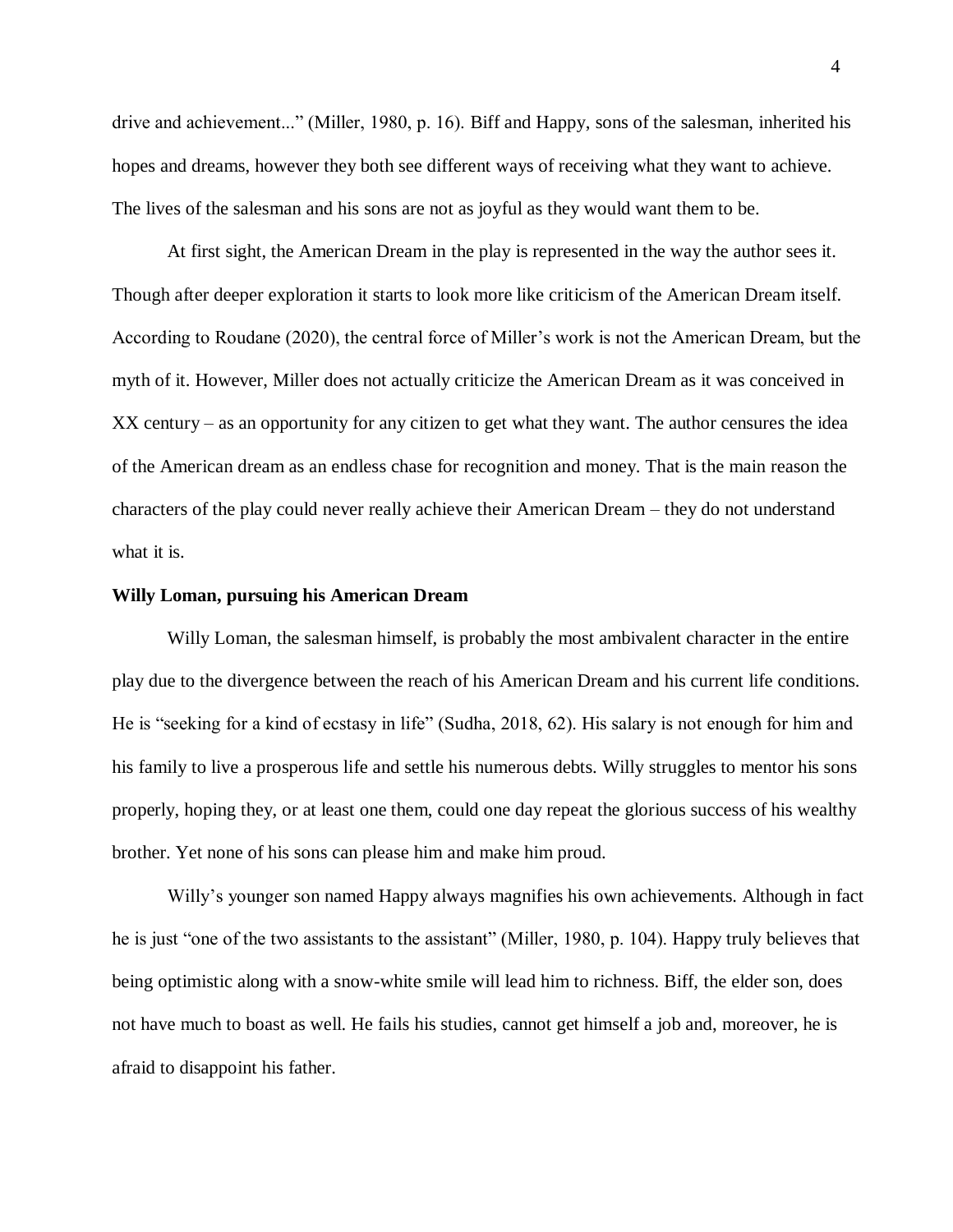At some point, Willy starts to realize the true state of affairs, which leads him to sinister thoughts. The insurance payment for his death should be enough for his family to start a new life and finally achieve their notorious American Dream. Those are his thoughts before committing suicide, but in very deed, he is simply tired of "a life of hopeless chasing of a dream of a triumph" (Devi, 2019, p. 99). Willy Loman loses all his hope and at last realizes, that his American Dream was only a fantasy.

# **The characters of the play and their own American Dream**

Willy Loman is not the only one to miss his American Dream – the other characters are not successful either. Willy's elder son Biff has built his life around the ideals of his father, trying to follow them whatever it takes. But his illusionary dreams are crushed the very moment he finds his father in a bed with another woman. As Biff says, "I realized what a ridiculous lie my whole life has been. We've been talking in a dream for fifteen years" (Miller, 1980, 81). Biff cannot neither forgive his father for his betrayal nor build himself a new life. His ideals are completely broken, and his chances for new ones are most improbable.

Willy's younger son Happy lives an idle life, believing that one day he will become wealthy. He knows for sure what his American Dream is supposed to be, but he does not know what to do to achieve it. He does not even want to know it, as well as make any considerable efforts. He is "not so much baffled by the erosion of affliction" (Devi, 2019, 100). Happy is wholly satisfied with his immense optimism, and his American Dream is most likely to remain just a dream for the rest of his life.

# **Conclusion**

The story of the salesman Willy Loman and his family depicts futile endeavor to achieve the goals which are yet undefined. Willy and his sons likewise sincerely believe in their American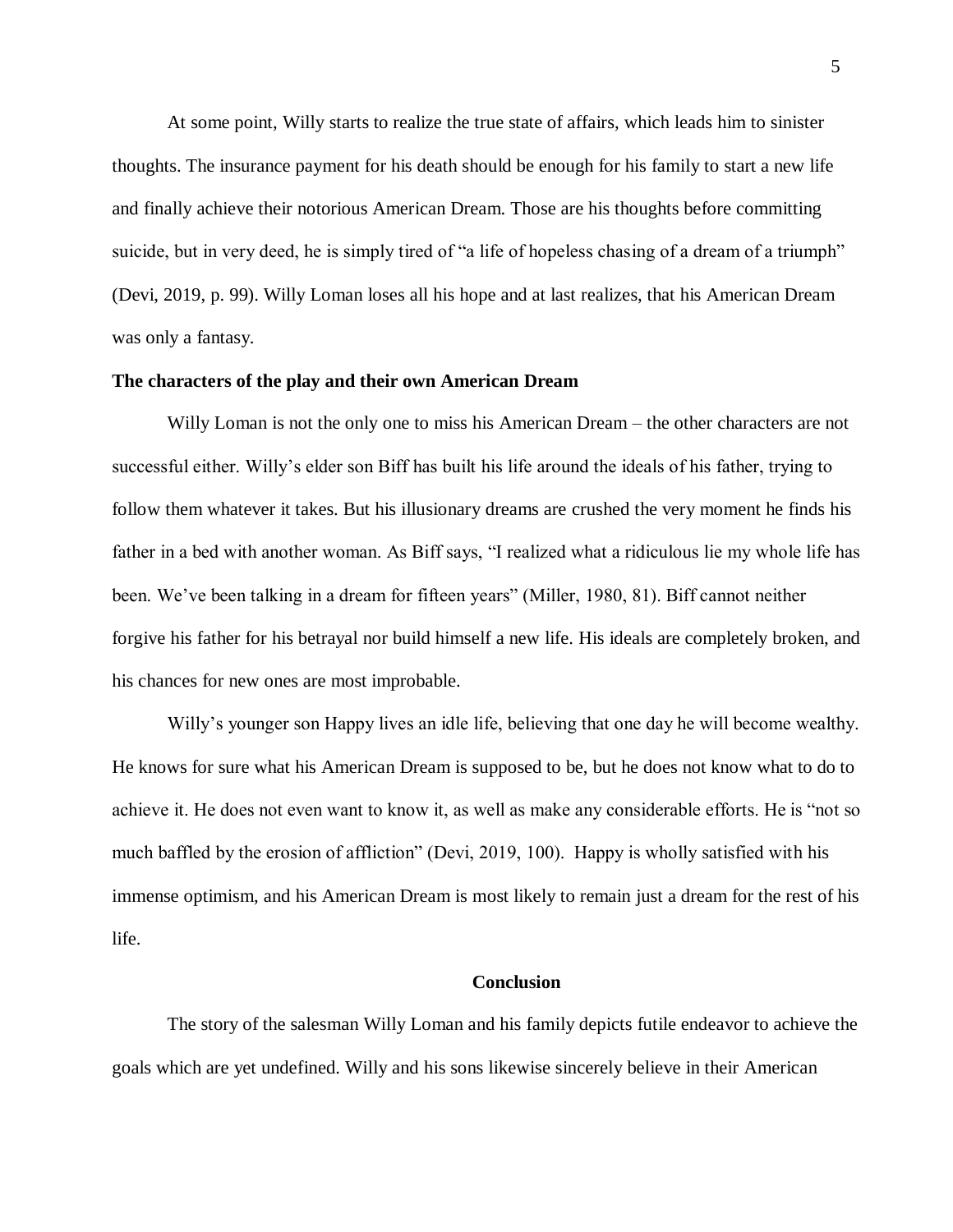Dream, but they do not understand the true purpose of it. They try not to get what they want, but to get what other people have. Lack of awareness of their own personal desires is what makes the characters of this play unsatisfied. Willy Loman, exhausted by his unending worthless struggle, lays hands on himself in his last attempt to push his family closer to the American Dream of which he had always fantasized. Biff cannot handle the fact that his entire life was a huge lie, and has miserable chances to ever recover. Happy is stuck in a stasis, created by his own beliefs and dreams of a better life that comes on its own. The American Dream only seems a clear goal, but in fact it is obscured. It is necessary for anyone to find their own dream before they could understand what to do to achieve it.